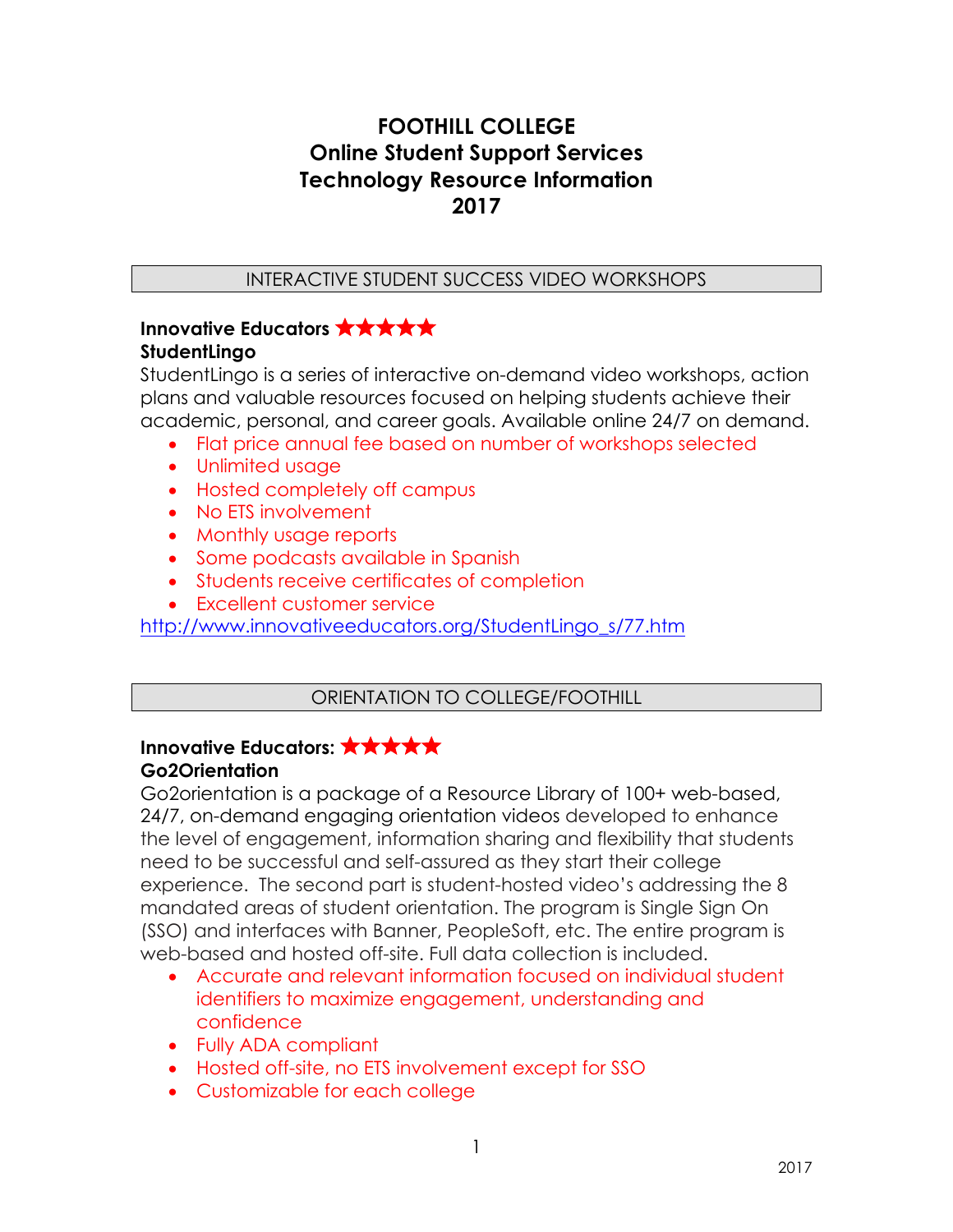- Data tracking
- Certificates for completion for students
- Adding Spanish subtitles 2017

## 24/7 ON-DEMAND QUESTIONS & ANSWERS

## **IntelliResponse** ✮✮✮✮✮

24/7 online, on-demand questions and answers about the college. Also online for Foothill in Spanish.

- Flat price annual fee based on number of students at institution
- Unlimited usage
- Hosted completely off campus
- No ETS involvement
- Web portal and LMS Integration Monthly usage reports
- Mobile app
- Excellent customer service with assigned project manager
- 1,500 Q & A's in the knowledgebase as of 2017

ASK Foothill: www.foothill.edu/ask http://www.intelliresponse.com/

## COMPREHENSIVE PERSONALIZED EDUCATION & CAREER PLANNING

# **Edunav**✮✮✮✮✮

Edunav has a patented Student Lifecycle System, which intelligently creates a personalized map-like plan for each student based on his or her personal circumstances and career/life goals. Thereafter, Edunav proactively adjusts their plan, picking the correct set of courses and sections every term and guiding the student as they progress on their personalized pathway to successful on-time completion. Edunav also guides enrollment management by aggregating and analyzing all the student plans to optimize the institutional class schedule assuring courses have enough capacity and eliminating excess where it is not needed. *Foothill is piloting this program during the 2015-16 academic year and is working closely with Edunav to refine this program to maximize capabilities to support student success.*

• Hosted off site- minimal ETS involvement for Banner interface www.edunav.com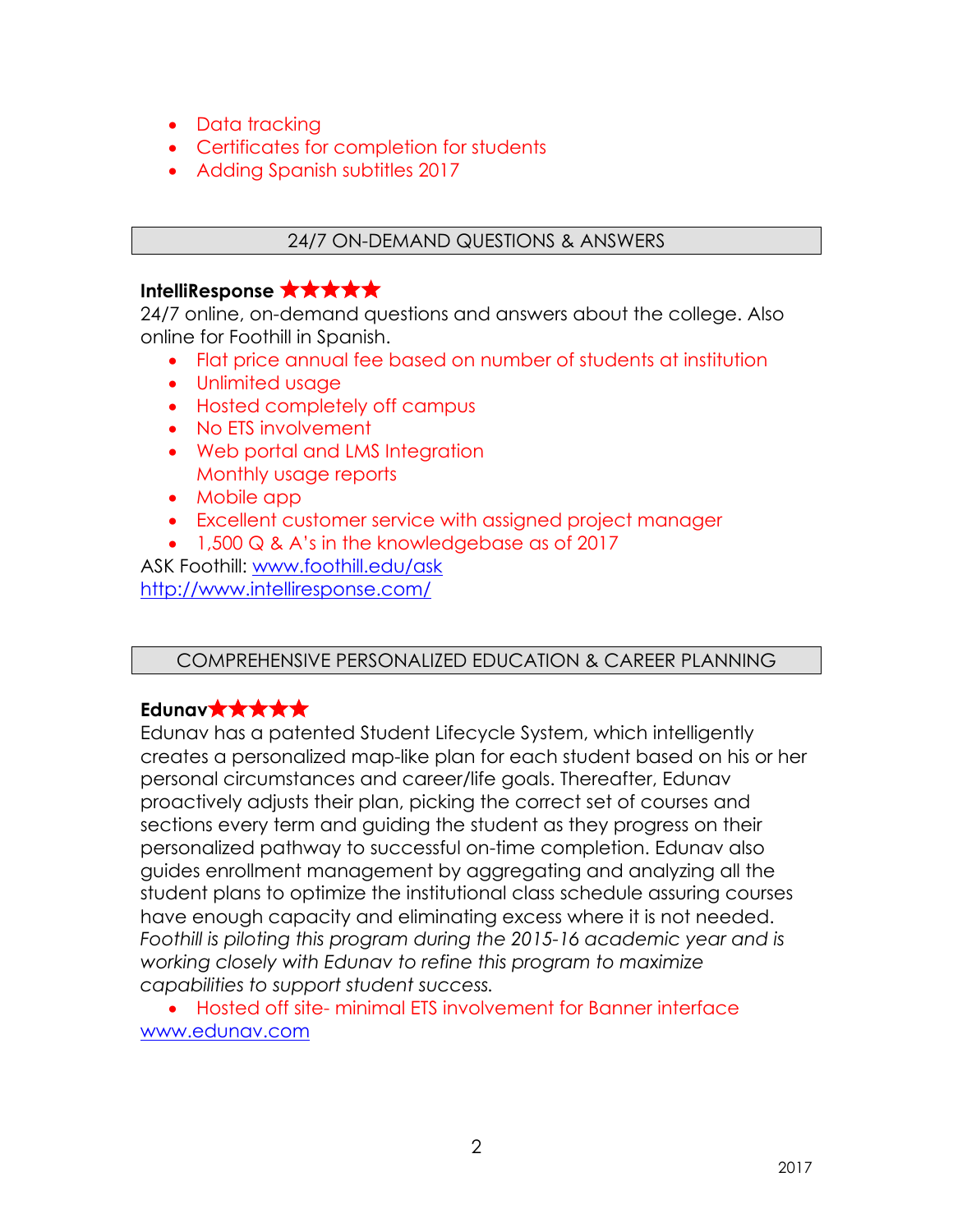#### STUDENT EDUCATION PLAN BUILDER/AUDITOR

## **Degree Works <b>★★**

"Ellucian Degree Works™ provides a state-of-the-art comprehensive set of web-based academic advising, degree audit, and transfer articulation tools to help students and their advisors negotiate your institution's curriculum requirements." Interfaces with Banner. *Foothill is finding Degree Works to be lacking in updates and tools needed to make the program more intuitive and useful and is considering other possible degree audit systems.*

- Student ed plan tool
- Expensive
- Time intensive "scribing" in information to program
- Significant involvement with District ETS

http://www.ellucian.com/Solutions/Ellucian-Degree-Works/

#### EARLY ALERT & SCHEDULING SOFTWARE

## **Hobsons/Starfish <b>贪贪贪贪**

This is a software program to assist college early alert programs to address, evaluate and manage students having difficulties in class as reported by faculty. Promoting student success, identifying at-risk students, and executing effective intervention plans is critical to student success. Through case management, reporting options and data tracking the early alert coordinators can better address student needs and provide them with references and resources. There is an appointment scheduling software program and education planning tool as well.

- Manages and tracks student early alert notifications
- Student database
- Customizable templates for services
- Data to use for state reporting mandates
- Customizable emails, alerts and notifications
- Modified Ed Plan
- Scheduling software included
- Significant ETS involvement

http://www.starfishsolutions.com/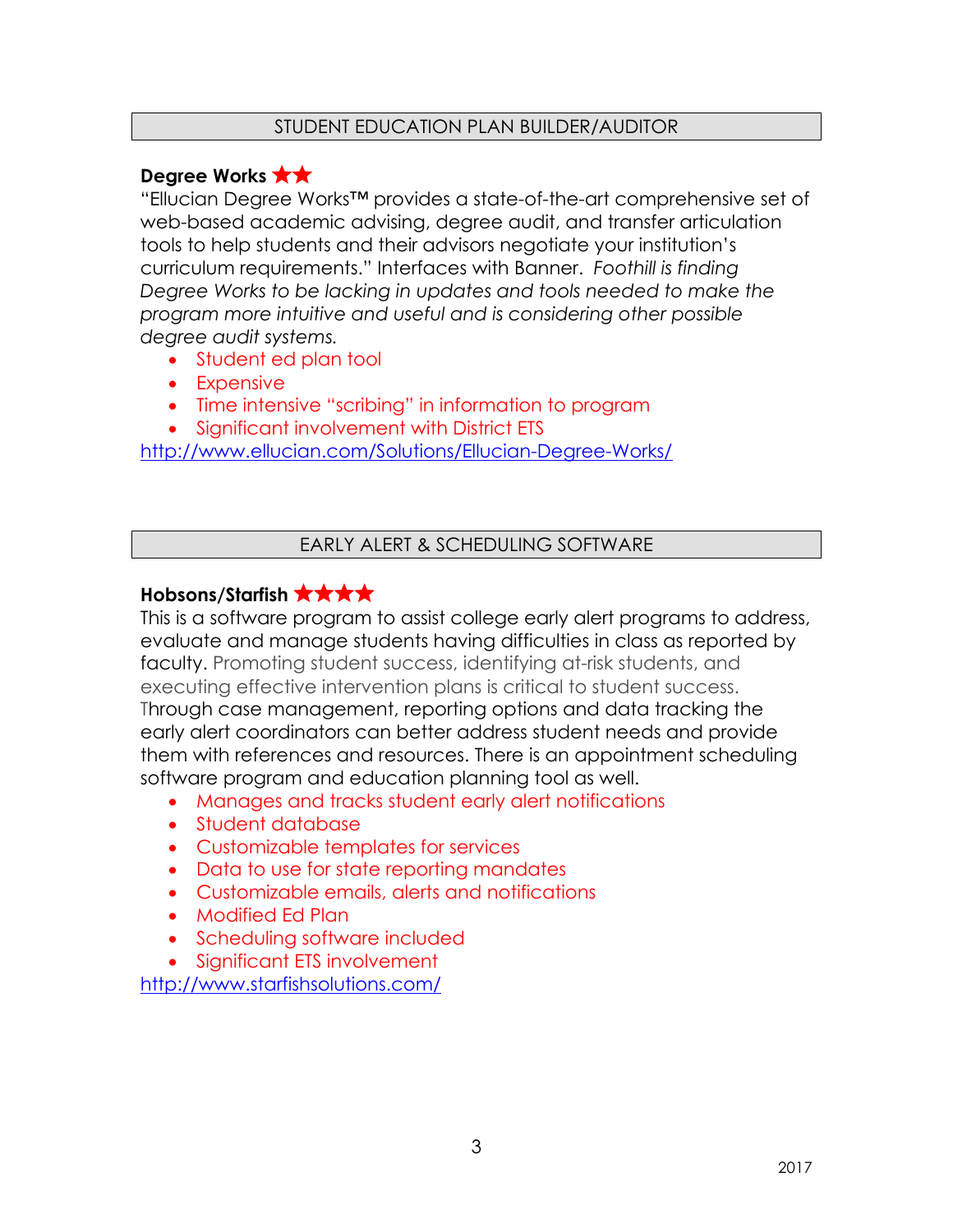#### APPOINTMENT SCHEDULING

# **SARS Grid** ✮✮✮

Online scheduling and tracking of student appointments.

- Free to students
- College pays annual fee for usage
- Manageable scheduling software
- Data collection
- Hosted off site- minimal ETS involvement for Banner interface
- Used for appointments in counseling, financial aid, enrollment services and student activities
- Custom programming to include options for students to attend appointment:
	- o In-person
	- o Phone
	- o Chat online
	- o Zoom online

http://www.sarsgrid.com/

#### APPOINTMENT SCHEDULING FOR ASSESSMENT TESTS

## **Register Blast** ✮✮✮✮

Online scheduling and tracking for assessment appointments. Able to process credit cards for paid proctoring.

- Free to students
- College pays low annual fee for usage
- College pays small fee per appointment
- Manageable scheduling software
- Data collection
- Hosted off site- no ETS involvement

https://www.registerblast.com/

TRANSCRIPT REQUESTS & PARKING PERMITS

## **Credentials Solutions** ✮✮✮✮✮

Credentials Solutions provides eTranscripts for students and parking permits online at no cost to the college. Provides transcripts and parking permits

- Students pay costs for services
	- Some ETS involvement, interface with Banner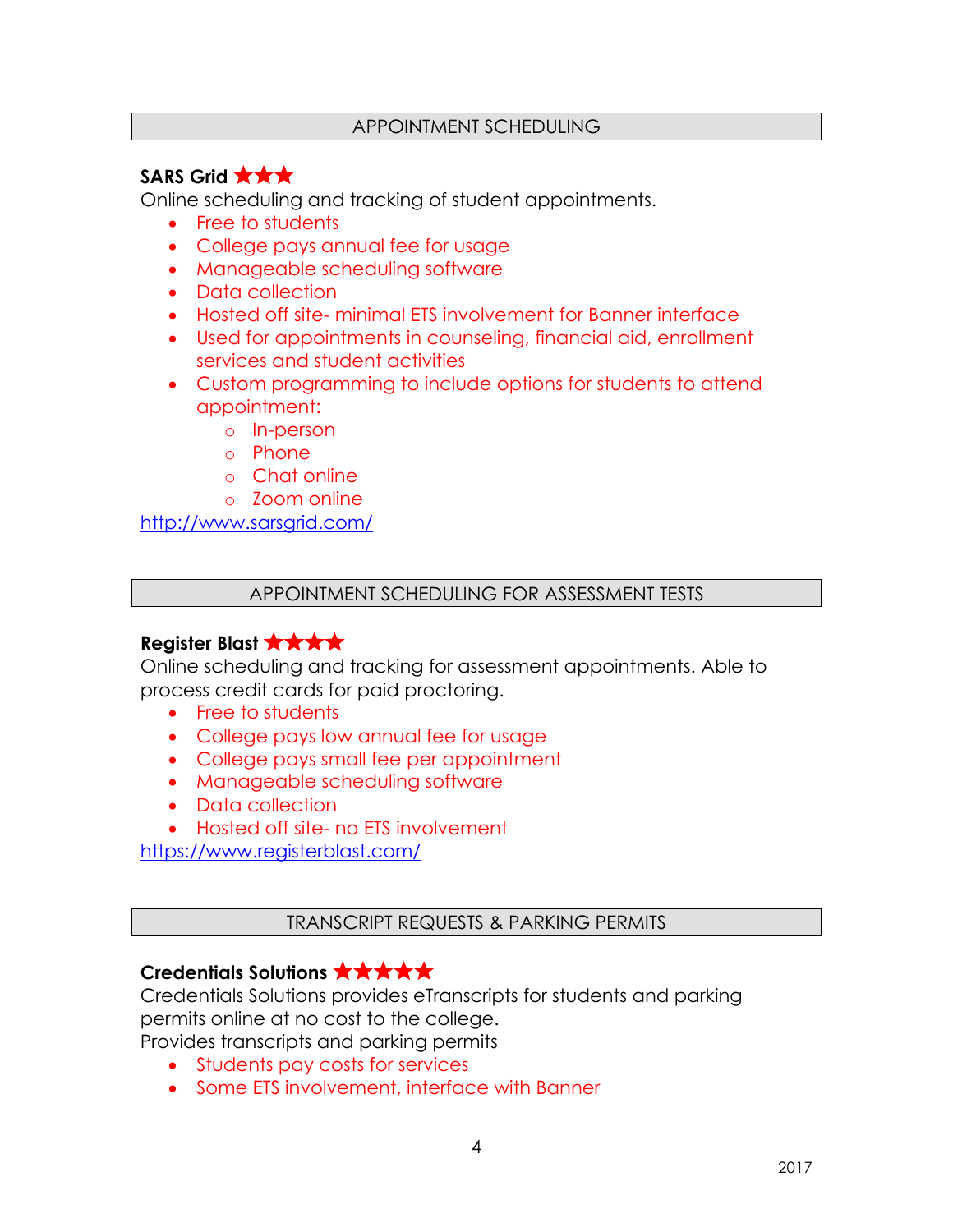- College receives percentage
- Excellent customer service

http://www.credentialssolutions.net/

#### STUDENT PAYMENT PLAN FOR TUITION & FEES

## **TouchNet /Heartland** ✮✮✮

TouchNet manages all aspects of the student payment plan for all tuition and fees, dividing the payments into 3 equal parts, due over the quarter attended. *The District is currently working with them for eCommerce and Marketplace*.

- Simplifies process for payment plan
- Automates student payments
- Manages all credit card transactions
- Provides detailed audit reports
- Interfaces with Banner

http://www.touchnet.com/

#### GENERAL & CUSTOM FINANCIAL AID INFORMATION

## **Financial Aid TV <b>☆☆☆☆☆**

"Financial Aid TV is an insightful, easy-to-use technology that makes the large body of financial aid information comprehensible and digestible to students through online video. This technology not only educates students but also can help ease the burden on Financial Aid staff."

- Flat annual rate to college
- Free to students
- Additional cost for customized video workshops
- Excellent customer service
- Hosted off site- no FTS involvement

http://www.financialaidtv.com/

#### SCHOLARSHIP MANAGEMENT SYSTEM

# **AcademicWorks <del><b>☆☆☆☆☆**☆</del>

A scholarship management solution for colleges and universities, AcademicWorks is cloud-based software designed to meet the unique process requirements of individual funds and programs. It manages each scholarship fund no matter the administrator, application type, application dates or awarding process.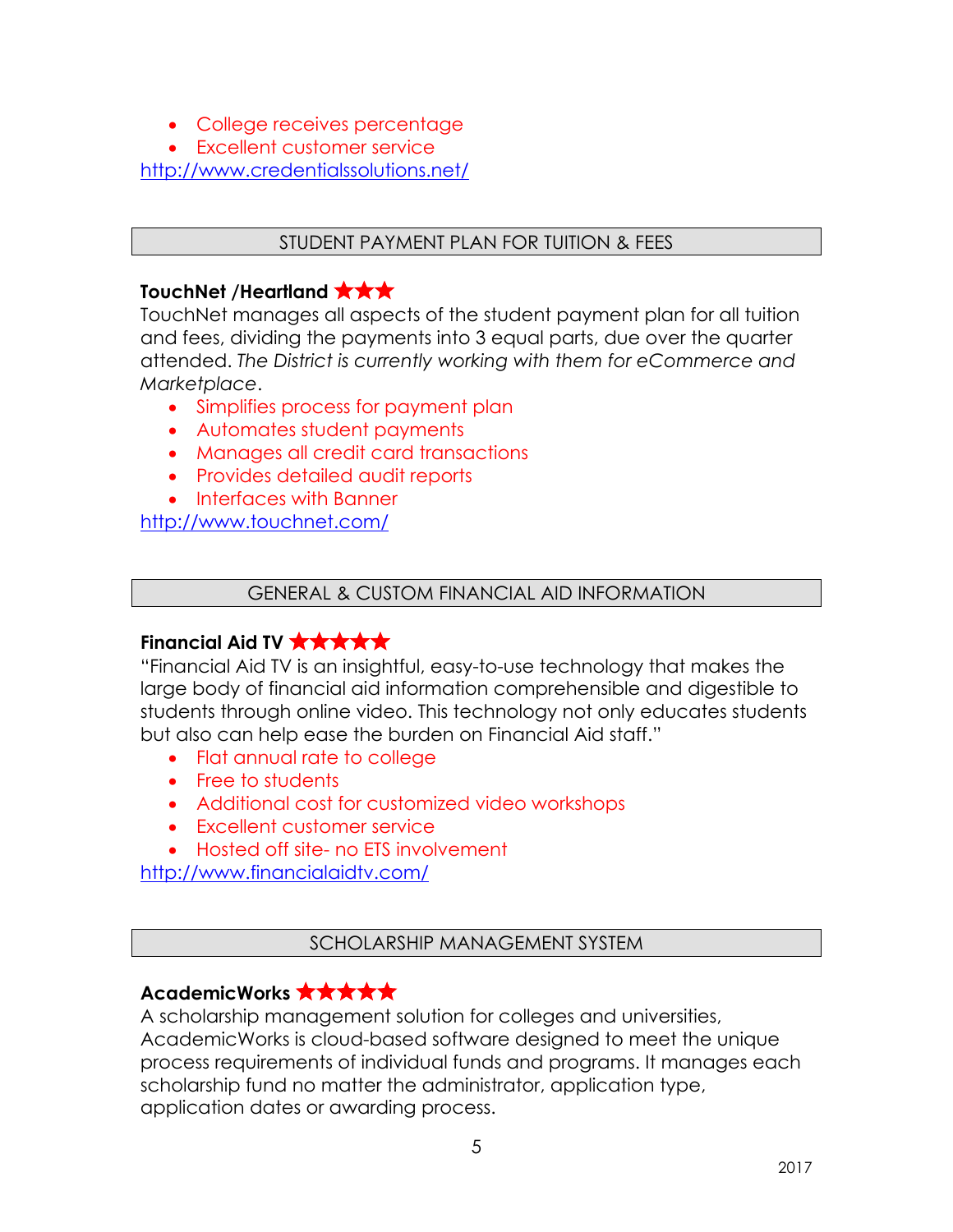- Integrates with college SIS
- One centralized website for all scholarship opportunities
- Sorts scholarships by student's personal interests and qualifications

https://www.academicworks.com/

## STUDENT HEALTH & WELLNESS INFORMATION & ADVICE

## **Student Health 101 Online Magazine** ✮✮✮✮✮

- Excellent health and wellness information focused on college student's issues
- Flat annual rate to college
- Free to students
- Excellent articles and information
- Hosted off site- no FTS involvement

http://readsh101.com/foothill.html

## **Kognito Online Training <b>☆★★★★**

CCC Student Mental Health Program

- 6 interactive workshops and training simulations
- Educate college faculty, staff, and students about best practices in supporting students who struggle with psychological distress
- Focus on LGBTQ students who are struggling due to harassment or exclusion
- Focus on student veterans who are facing college challenges

http://www.kognito.com/ccc

## MATH ASSESSMENT TEST PREP

# **EdReady** ✮✮✮✮✮

EdReady is a personalized college math readiness application designed to help learners test their college readiness, see study options, and gain a personalized learning path to fill in knowledge gaps. EdReady is designed and maintained by **The NROC Project**, a community-guided non-profit.

- EdReady is available at no cost for personal use by students at EdReady.org.
- EdReady can be customized for specific educational needs and outcomes at individual colleges. (Requires college membership)

• EdReady for English will be available in Fall 2017

https://edready.org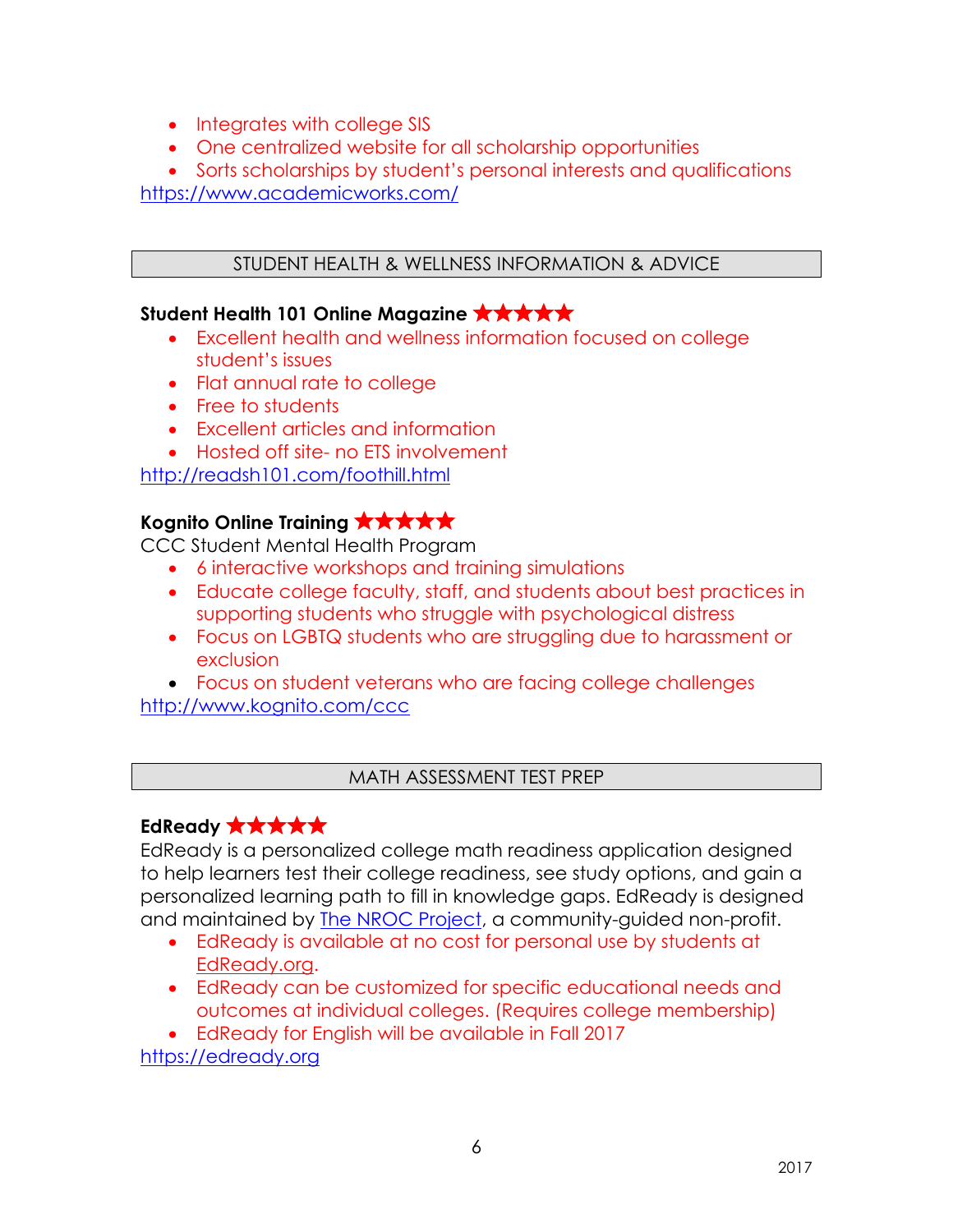#### TUTORING

## **Smarthinking-**✮✮✮✮

Online, on-demand, 24/7 tutoring for students.

- Integrates with Banner
- Address individual student needs
- Virtual teaching assistant

• Hosted off site- minimal ETS involvement for Banner interface

http://www.smarthinking.com/solutions/higher-education/

## **NetTutor** ✮✮✮✮

NetTutor provides online tutoring designed to actively engage students in the learning process, require students to think critically, and develop the skills necessary for continued persistence.

Funded by the State Online Education Initiative http://www.nettutor.com/

#### PEER-TO-PEER TUTORING

## **OpenStudy**✮✮✮✮

OpenStudy is a social learning network where students ask questions, give help, and connect with other students studying the same things. Their mission is to make the world one large study group, regardless of school, location, or background.

- Free to students
- Free to college
- Customizable study networks
- Hosted off site- no ETS involvement

www.openstudy.com

## CUSTOM COLLEGE MOBILE APP FOR STUDENT SERVICES & EVENTS

## **Guidebook** ✮✮✮✮

Develop your own mobile applications for college services, programs and events.

- Free for students to use developed apps
- College pays for software to develop customized applications
- Reasonable cost (goes up with more sophisticated features)
- Excellent for department information
- Excellent for special event information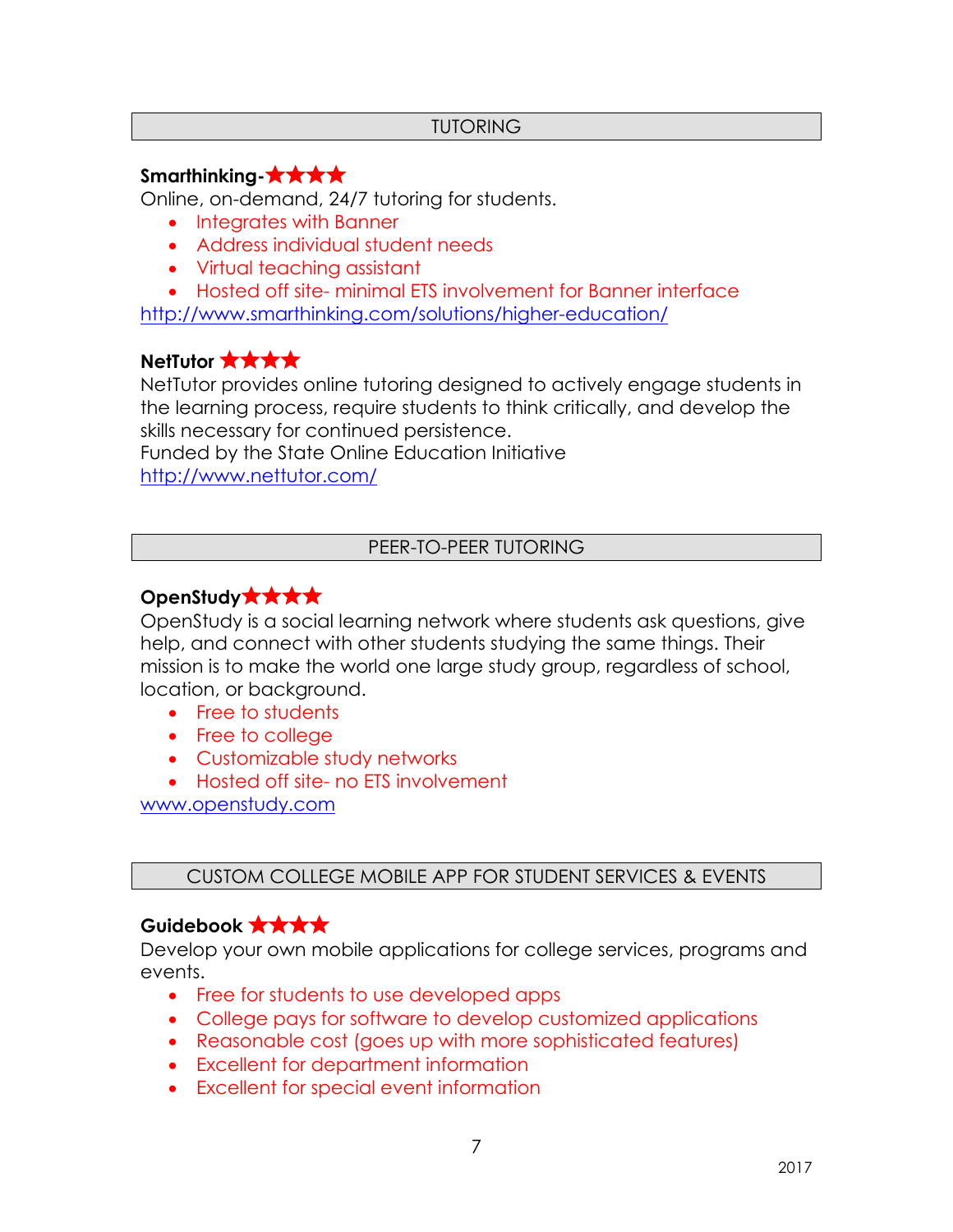- Easy to manage and develop on your computer
- Hosted off site- no ETS involvement

https://guidebook.com/

#### HIGH SCHOOL TO COLLEGE CONNECTION

#### **Naviance <b>★**★★★★

Naviance, a 9-12 program, help students discover best-fit higher education options by allowing them to show interest and connect with your college. Colleges partner with Naviance to educate prospective students about their institution's offerings.

https://www.naviance.com/solutions/higher-education

#### REPORTING AND TRACKING OF STUDENT BEHAVIORAL ISSUES

## **Symplicity's ADVOCATE** ✮✮✮✮

This is a software program to assist college behavioral assessment teams to address, evaluate and manage student behavioral issues reported by faculty, staff, administrators and other students. Through case management, reporting options and data tracking the evaluation team members can better address student behavioral issues.

- Manages and tracks student discipline cases
- Student database
- Customizable templates for letters
- Data to use for federal and state reporting mandates
- Customizable emails, alerts and notifications

• Hosted off site- minimal ETS involvement for Banner interface http://www.symplicity.com/products/advocate.html

#### REPORTING AND TRACKING OF TITLE IX ISSUES

## **Symplicity's ADVOCATE for Title IX** ✮✮✮✮

This is a software program to the college's Title IX Coordinator and team to address, evaluate and manage Title IX issues reported by faculty, staff, administrators and other students. Through case management, reporting options and data tracking the evaluation team members can better address Title IX issues.

- Manages and tracks Title IX cases
- Customizable templates for letters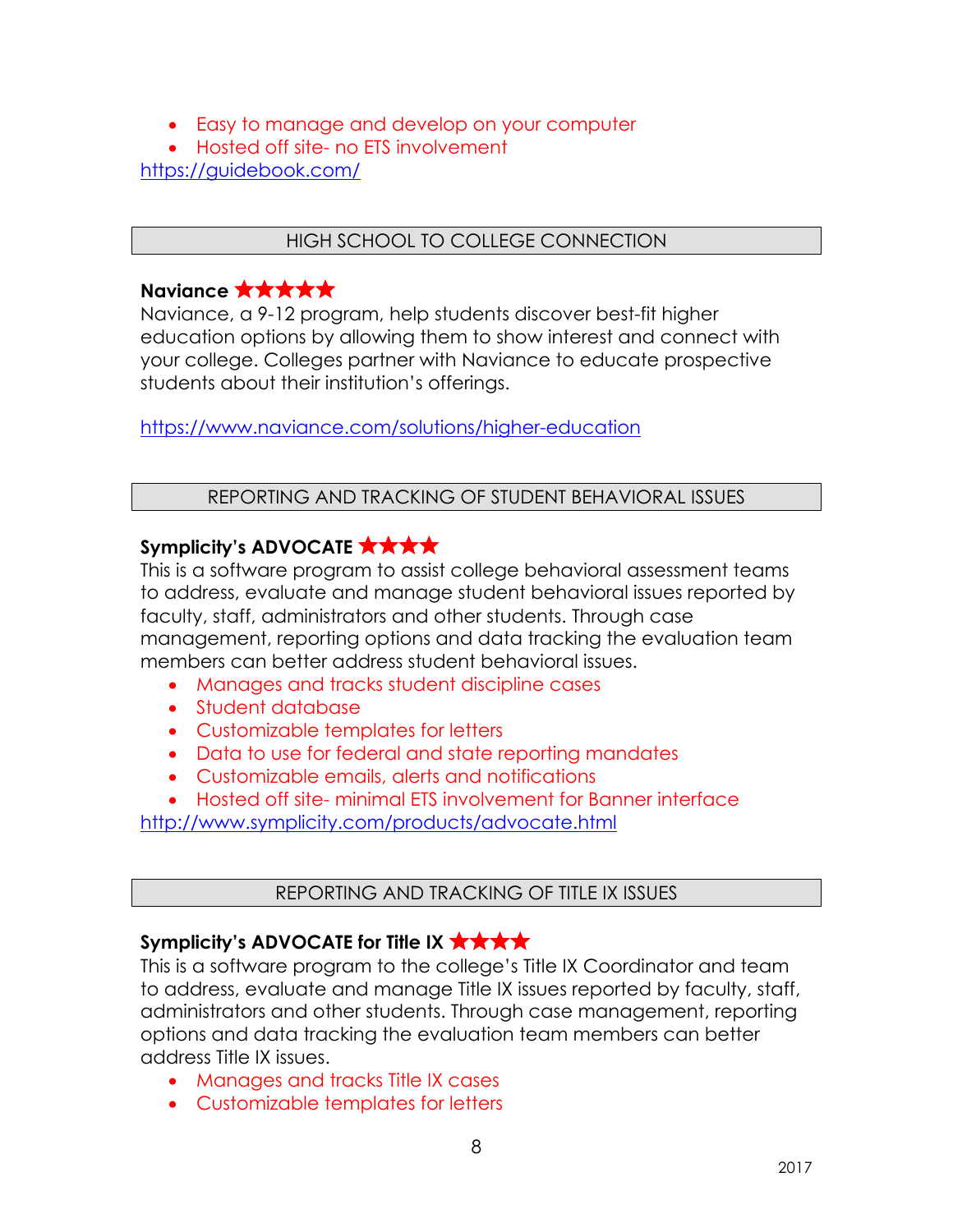- Data to use for federal and state reporting mandates
- Customizable emails, alerts and notifications
- Hosted off site- minimal ETS involvement for Banner interface http://www.symplicity.com/products/advocate.html

## DRC SUPPORT FOR CUSTOMIZED CONVERSIONS

# **SensusAccess** ✮✮✮✮✮

SensusAccess is a self-service solution that automates the conversion of documents into a range of alternative formats including Braille, mp3, Daisy and e-books. The service can also be used to convert otherwise inaccessible documents such as image-only pdf files or scanned images into more accessible formats.

- Self-service solution for print-impaired students
- Used by faculty to convert lecture notes and other material into accessible formats

• Hosted off site- no ETS involvement http://www.sensusaccess.com/

APPOINTMENT SCHEDULER & DATA-BASE MANAGEMENT & REPORTING DRC STUDENTS & VETERANS

# **ClockWork** ✮✮✮✮

ClockWork database scheduler is a complete scheduling and data management software solution designed to meet the specialized needs of disability service departments in colleges. It functions as a comprehensive and secure data management system that supports mandated reporting.

- Automatic student reminder emails for appointments, test/exams or workshops/events
- Note-taking system that allows you to mark students as note-takers for courses, automatically match up note-takers
- Student notes feature allows you to store confidential student appointment notes
- Student history feature lists all contact a student has had with the DRC
- Integrates with Banner
- Tracks student's demographic information and customizable screens for tracking other data
- Significant ETS involvement

http://microscience.on.ca/clockwork/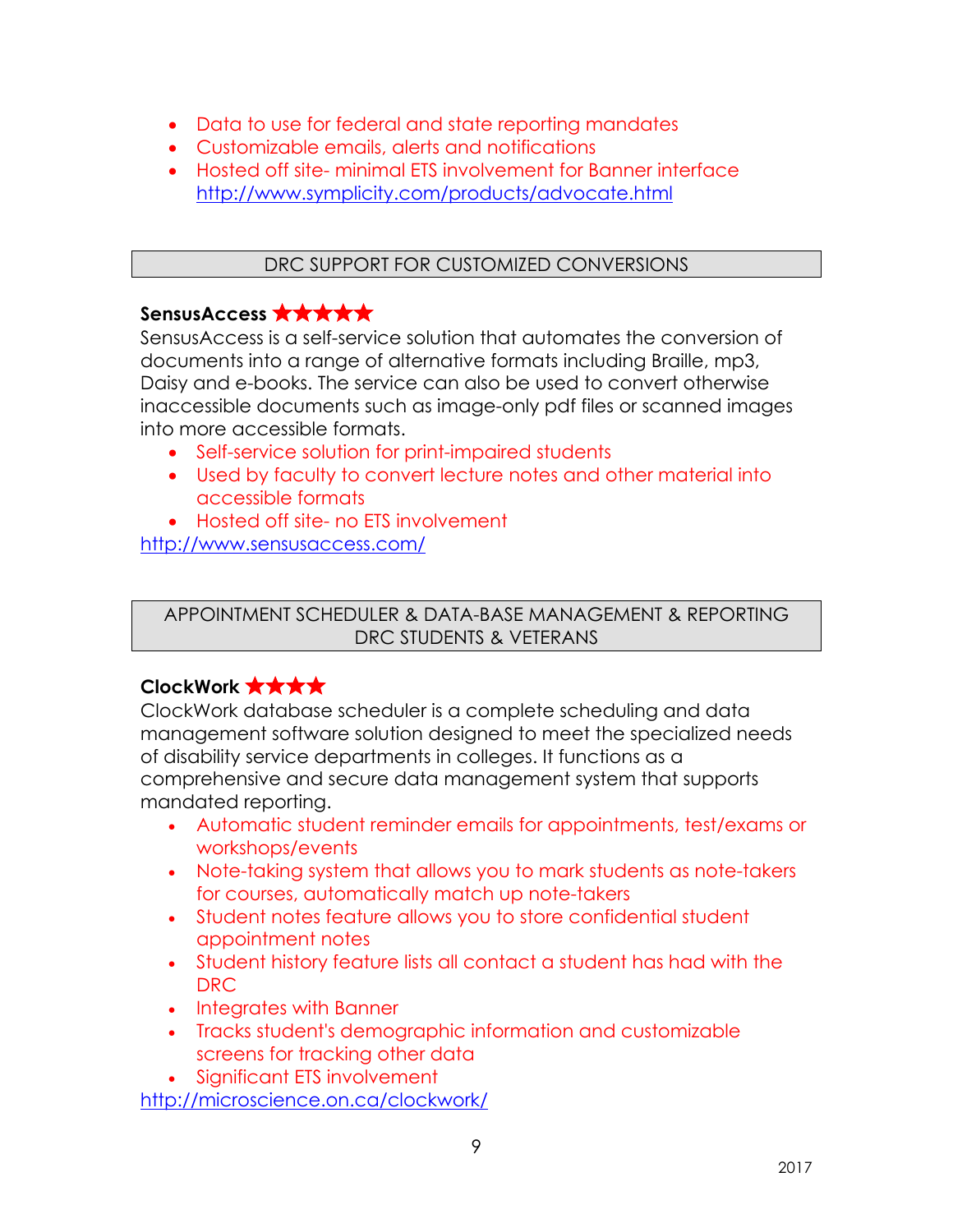# **Innovative Educators:** ✮✮✮✮✮

#### **Go2Knowledge**

Go2Knowledge is a series of 100+ web-based, 24/7, on-demand professional development webinars for college faculty, staff and administrators.

- Flat price annual fee based on number of workshops selected.
- Unlimited usage
- Hosted completely off campus
- No ETS involvement.
- Web portal and LMS Integration branded college marketing
- Supplemental materials
- Monthly usage reports
- Employees receive certificates of completion
- Excellent customer service.

http://www.innovativeeducators.org/Go2Knowledge\_s/152.htm

JOB TRAINING & PLACEMENT SUPPORT PROGRAM

#### **LearnUp <b>贪贪贪贪贪**

While LearnUp is focused on California, but soon going nation-wide, it is another excellent example and very innovative solution to help your students understand skills needed for a job and ways to obtain those additional skills to complement their degree or certificate. LearnUp is a job training and placement platform for entry-level jobs.

- Free to students
- Free to college
- Geared to community college students
- Hosted off site- no ETS involvement
- Extremely well-done and easy to navigate

www.learnup.com/

#### CAREER NETWORK & JOB OPPORTUNITIES

## **AfterCollege** ✮✮✮✮✮

AfterCollege is the largest online career network for college students and recent graduates that connects new job seekers with the best entry-level opportunities to suit their skills and education through alumni, faculty and other networks. AfterCollege gives new job seekers a competitive